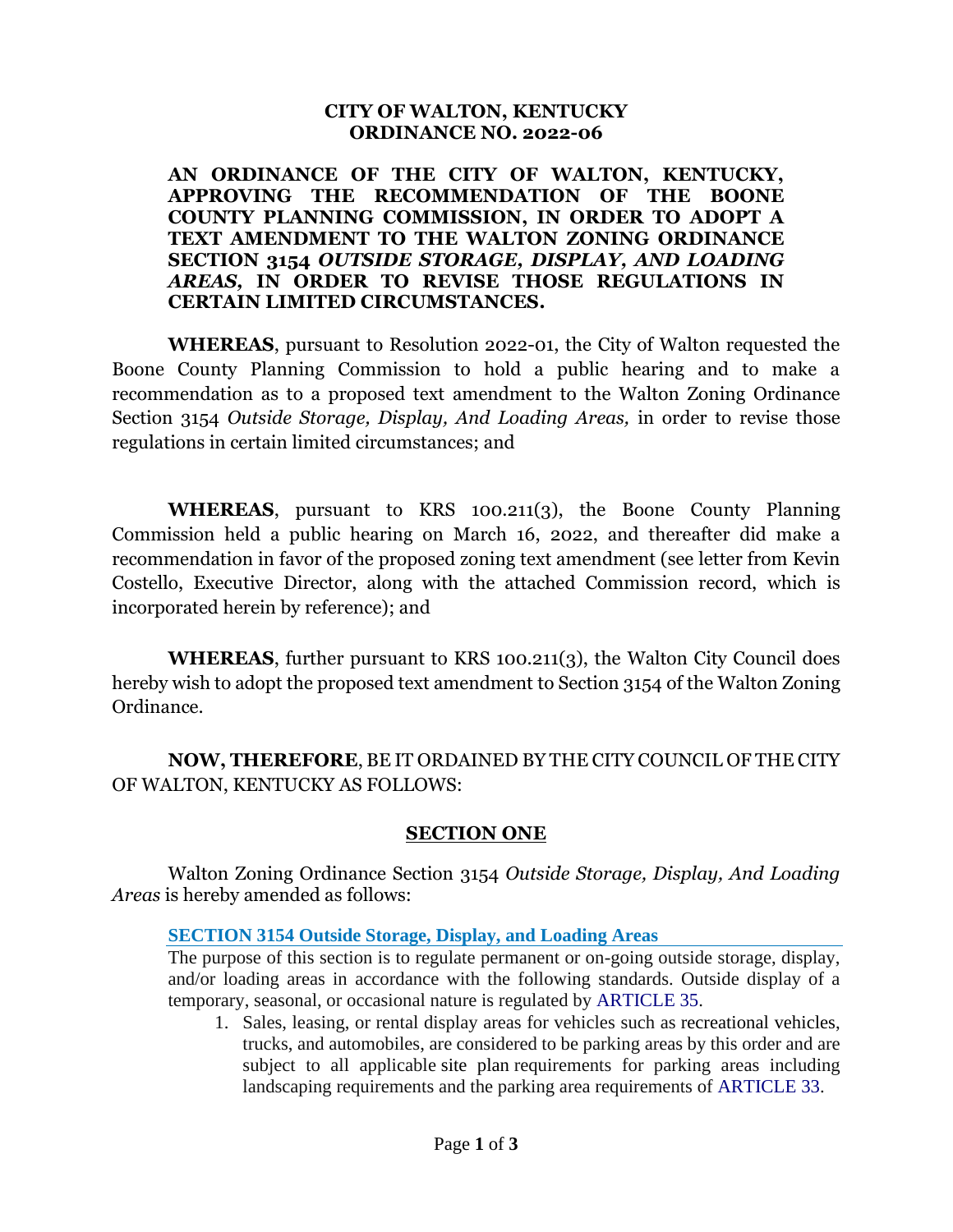- 2. Other outside storage, display, and loading areas are permitted only when listed as a permitted use in the applicable zoning district, provided such activities are an integral function of the principal use.
- 3. Outside storage, display, and loading areas shall be located in the side or rear yard only, except in Industrial zones where they may also be located in the front yard and corner side yard. Outside storage, display, and loading areas shall not be located within areas that are required to be landscaped per ARTICLE 36 (this paragraph applies to unincorporated Boone County and the cities and Walton and Union**, except as provided in paragraph 5 of this Section for the City of Walton only**). Outside storage, display, and loading areas shall be located in the side or rear yard only. Outside storage, display, and loading areas shall not be located within areas that are required to be landscaped per ARTICLE 36 (this paragraph applies to the City of Florence only).
- 4. In all zoning districts where outside storage, display, and loading areas are permitted, except for Industrial zones, such areas shall be screened and enclosed with a wall structure constructed of decorative masonry (excluding plain faced concrete blocks), EFIS, stucco, or other material which is the same or compatible with the texture and color of the materials of the principal building, excluding metal siding, wood fencing, or any type of link or wire fencing regardless of whether or not slats are used. The solid wall enclosure structure shall be high enough to screen the materials or products which are kept within the enclosure, although the area of the walls that are above the height of the materials or products contained within the structure, and any gates, may be constructed of architectural grade metal or wrought iron type fencing (excludes metal siding, wood fencing, and any type of link or wire fencing or gates). The solid wall enclosure structure shall adjoin, and be attached to, the principal building on the site.
- **5. Notwithstanding any other provisions of this Section 3154, outside storage, display, and loading areas for corner lots within the C-2 Zone that have frontage on two local street, are immediately adjacent to an Industrial zone, and have a minimum lot area of six (6) acres) may be located within the front, rear, side, and corner side yards, but not within any area required to be landscaped per ARTICLE 36. In addition, outside storage, display, and loading may be located: (1) along the front of a building, provided that its is in a marked area and does not interfere with pedestrian movement; and (2) along the edge of designated off-street parking areas. All outside storage, display, and loading areas shall have no screening requirements except for those required along the perimeter of the lot (this paragraph applies to the City of Walton only).**

# **SECTION TWO**

This Ordinance shall take effect and shall be in full force upon adoption and publication according to law.